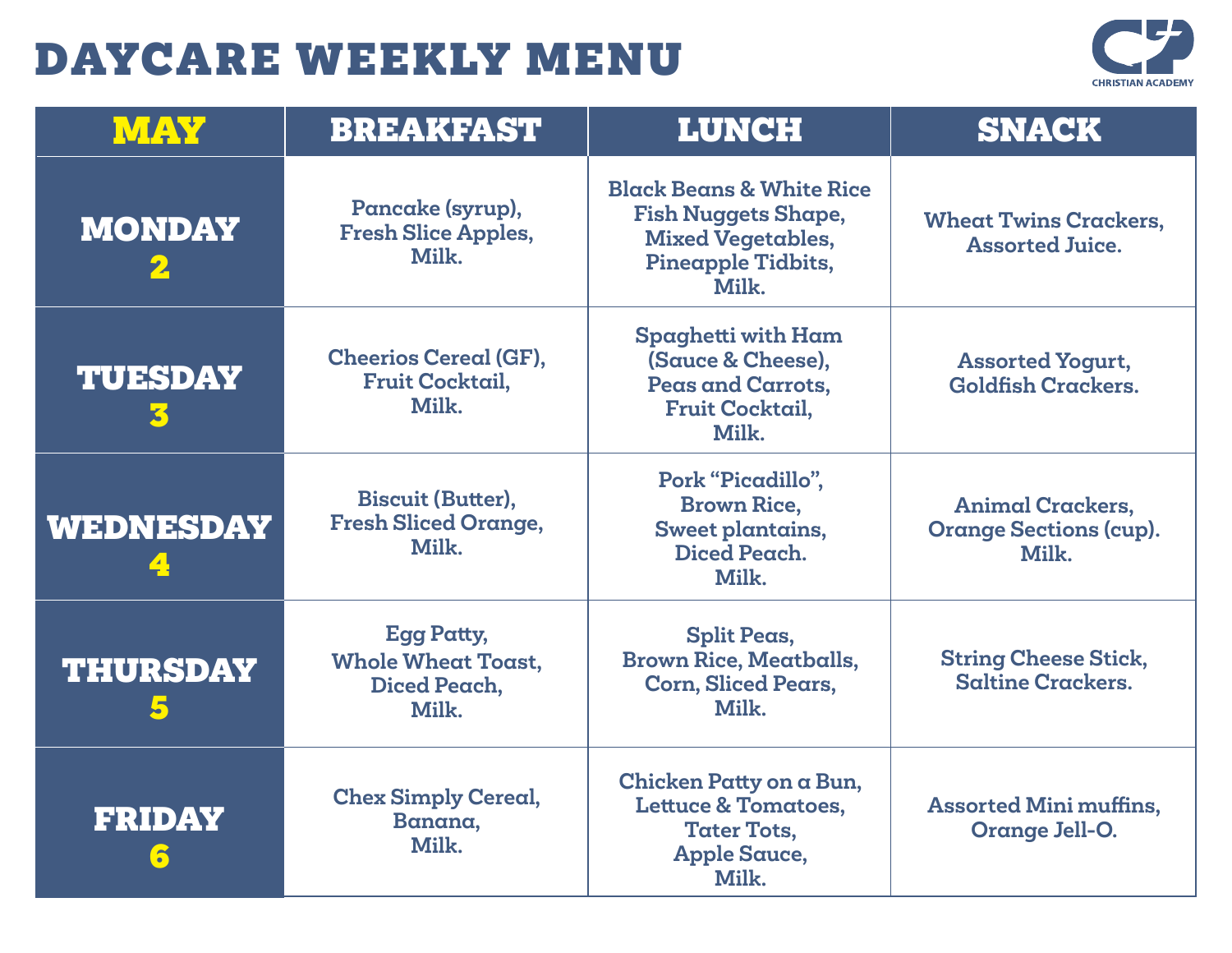

| MAY                   | <b>BREAKFAST</b>                                                | <b>LUNCH</b>                                                                                                  | <b>SNACK</b>                                          |
|-----------------------|-----------------------------------------------------------------|---------------------------------------------------------------------------------------------------------------|-------------------------------------------------------|
| <b>MONDAY</b><br>9    | <b>French Toast Sticks (Syrup)</b><br>Diced Peach,<br>Milk.     | <b>Brown Rice, Black Beans,</b><br><b>Chicken Nuggets,</b><br>Diced Pears, Milk.                              | Rice Krispies (Individual),<br><b>Assorted Juice.</b> |
| <b>TUESDAY</b><br>10  | Cheese Quesadilla,<br>Pear, Milk.                               | <b>Macaroni with Meatballs,</b><br>(Cheese), Green Beans,<br>Garlic Bread, Fruit Cocktail,<br>Milk.           | <b>Ritz Crackers,</b><br><b>Fruit Sorbet.</b>         |
| WEDNESDAY<br>11       | <b>Assorted Mini Muffins,</b><br>Fruit Cocktail (cup),<br>Milk. | "Moro" Rice (Red Beans),<br><b>Breaded Fish Sticks,</b><br><b>Apple Sauce,</b><br>Milk.                       | <b>Cheese Crackers,</b><br>Milk.                      |
| <b>THURSDAY</b><br>12 | <b>Corn Flakes Cereal.</b><br><b>Orange Sections,</b><br>Milk.  | Rice with Baked Chicken.<br>Peas and Carrots,<br>Slice Peach,<br>Milk.                                        | <b>Cheese Slices,</b><br>Soft Tortilla.               |
| <b>FRIDAY</b><br>13   | <b>Raising Mini Bagel,</b><br>(Cream Cheese)<br>Pear, Milk.     | Beef Patty on a Bun,<br><b>Lettuce &amp; Tomatoes,</b><br><b>Baked French Fries,</b><br>Diced Peach,<br>Milk. | <b>Goldfish Crackers,</b><br><b>Assorted Yogurt.</b>  |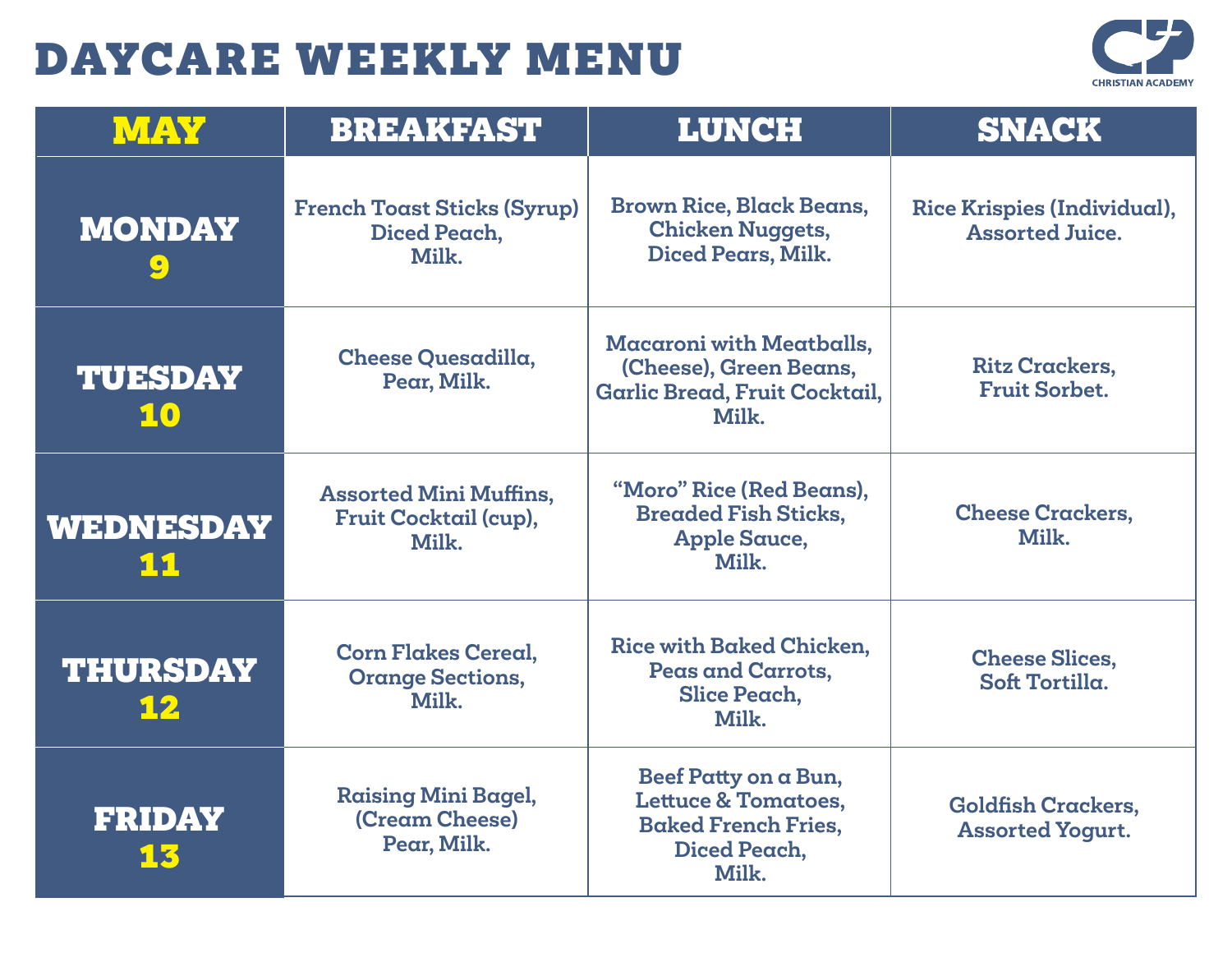

| MAY                   | <b>BREAKFAST</b>                                                      | <b>LUNCH</b>                                                                                                                   | <b>SNACK</b>                                                            |
|-----------------------|-----------------------------------------------------------------------|--------------------------------------------------------------------------------------------------------------------------------|-------------------------------------------------------------------------|
| <b>MONDAY</b><br>16   | Kaiser Roll (Butter),<br><b>Natural Pears,</b><br>Milk.               | <b>Split Peas, Brown Rice,</b><br><b>Ground Beef,</b><br><b>Sliced Pears.</b><br>Milk.                                         | <b>Ritz Crackers,</b><br>Milk.                                          |
| <b>TUESDAY</b><br>17  | <b>Sliced Bread Toast (Butter)</b><br><b>Fresh Oranges,</b><br>Milk.  | Spaguetti with Sausage,<br>(Red Sauce & Cheese).<br><b>Green Beans,</b><br><b>Tropical Fruit Salad,</b><br>Milk.               | <b>Assorted Cookies,</b><br><b>Apple Sauce</b><br>(Individual Cups).    |
| WEDNESDAY<br>18       | <b>Cheese Omelet,</b><br><b>Bread Toast,</b><br>Diced Peach.<br>Milk. | Fish Patty on a Bun,<br>Tomatoes,<br><b>Baked Sweet Potatoes,</b><br>Pineaple Tibits,<br>Milk.                                 | <b>Cheese Crackers,</b><br>(Individual Bags),<br><b>Assorted Juice.</b> |
| <b>THURSDAY</b><br>19 | <b>Assorted Mini Muffin,</b><br><b>Sliced Apples,</b><br>Milk.        | "Congris" (Black Beans),<br><b>Chicken Tenders,</b><br>Diced Peach,<br>Milk.                                                   | <b>Animal Crackers,</b><br>Vanilla Pudding,<br><b>(Sugar Free)</b>      |
| <b>FRIDAY</b><br>20   | Mini Pancakes (Syrup),<br>Banana,<br>Milk.                            | Beef Tacos, Soft Tortilla,<br><b>Lettuce &amp; Diced Tomatoes,</b><br><b>Chedar Cheese,</b><br><b>Fruit Cocktail,</b><br>Milk. | <b>Fresh Sliced Apples,</b><br><b>Veggie Strings.</b>                   |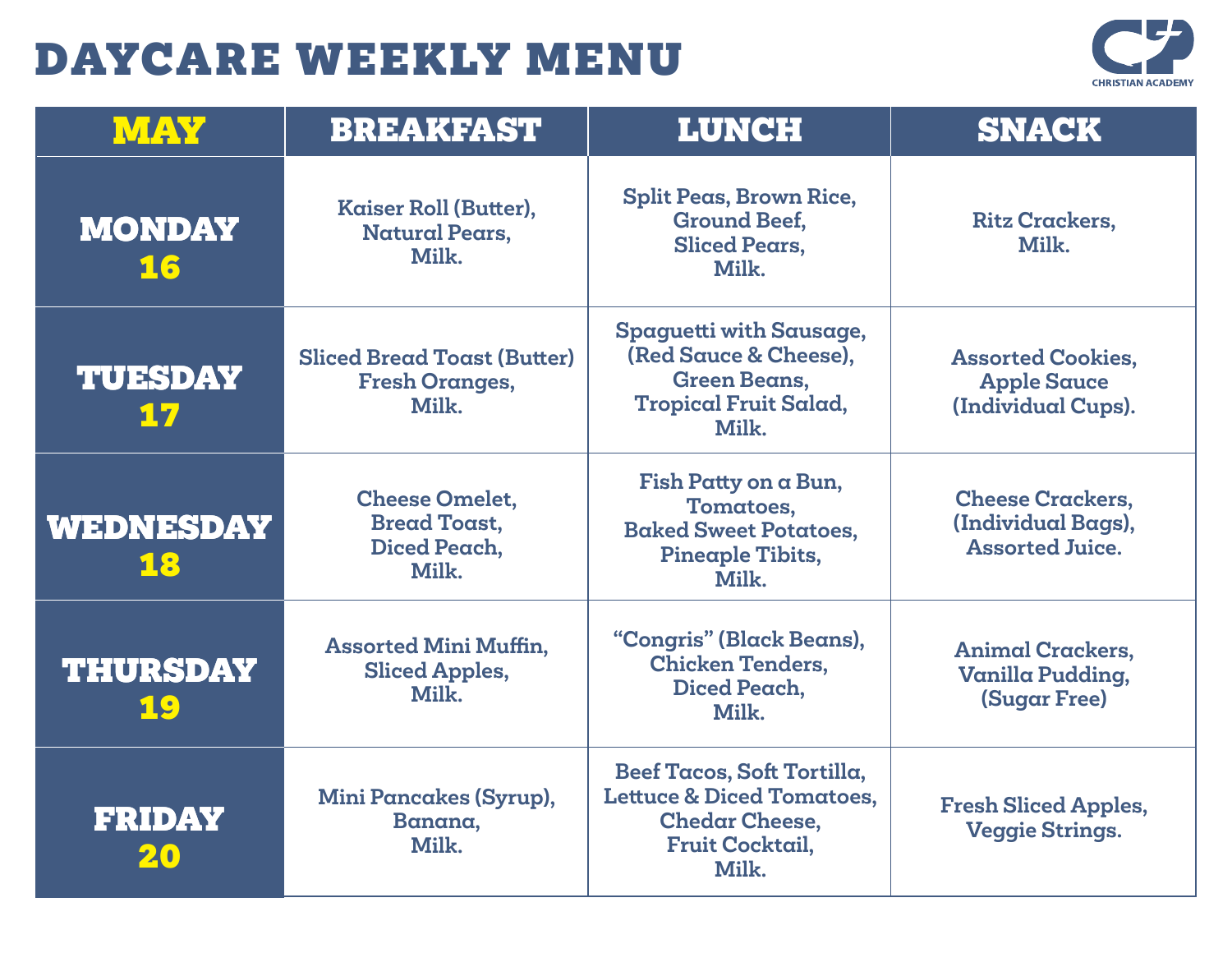

| <b>MAY</b>            | <b>BREAKFAST</b>                                                                          | <b>LUNCH</b>                                                                                                                    | <b>SNACK</b>                                            |
|-----------------------|-------------------------------------------------------------------------------------------|---------------------------------------------------------------------------------------------------------------------------------|---------------------------------------------------------|
| <b>MONDAY</b><br>23   | <b>Waffles (Syrup),</b><br>Mix Fruit Cocktail (cup),<br>Milk.                             | <b>Black Beans, Brown Rice,</b><br>Diced Chicken,<br>Pineapple Tidbits,<br>Milk.                                                | <b>Cheese Stick Strings,</b><br><b>Wheat Crackers.</b>  |
| <b>TUESDAY</b><br>24  | <b>Cinnamon Raising Bagel,</b><br>(Cream Cheese),<br><b>Fresh Sliced Apples,</b><br>Milk. | <b>Brown Rice with</b><br>Ham and Corn,<br><b>Baked Chips,</b><br><b>Assorted Juice.</b>                                        | <b>Assorted Mini Muffins,</b><br>Milk.                  |
| WEDNESDAY<br>25       | <b>French Toast Sticks,</b><br>(Syrup), Diced Peach,<br>Milk.                             | Macaroni (Sauce and<br>Cheese),<br><b>Chicken Tenders.</b><br><b>Sliced Pears,</b><br>Milk.                                     | <b>Rice Krispies Treats,</b><br><b>Assorted Jell-O.</b> |
| <b>THURSDAY</b><br>26 | <b>Corn Flakes Cereal,</b><br>Mix Fruit Coktail,<br>Milk.                                 | <b>Turkey Picadillo,</b><br><b>Brown Rice.</b><br><b>Beats and Carrots,</b><br><b>Diced Peaches,</b><br>Milk.                   | <b>Goldfish Crackers,</b><br><b>Apple Sauce.</b>        |
| <b>FRIDAY</b>         | Kaiser Roll (Butter),<br>Banana,<br>Milk.                                                 | Chicken Patty on a Bun,<br><b>Lettuce and Tomatoes,</b><br><b>Bake Sweet Potatoes Fries,</b><br><b>Fruit Cocktail,</b><br>Milk. | <b>Assorted Pop Tarts,</b><br>Juice.                    |